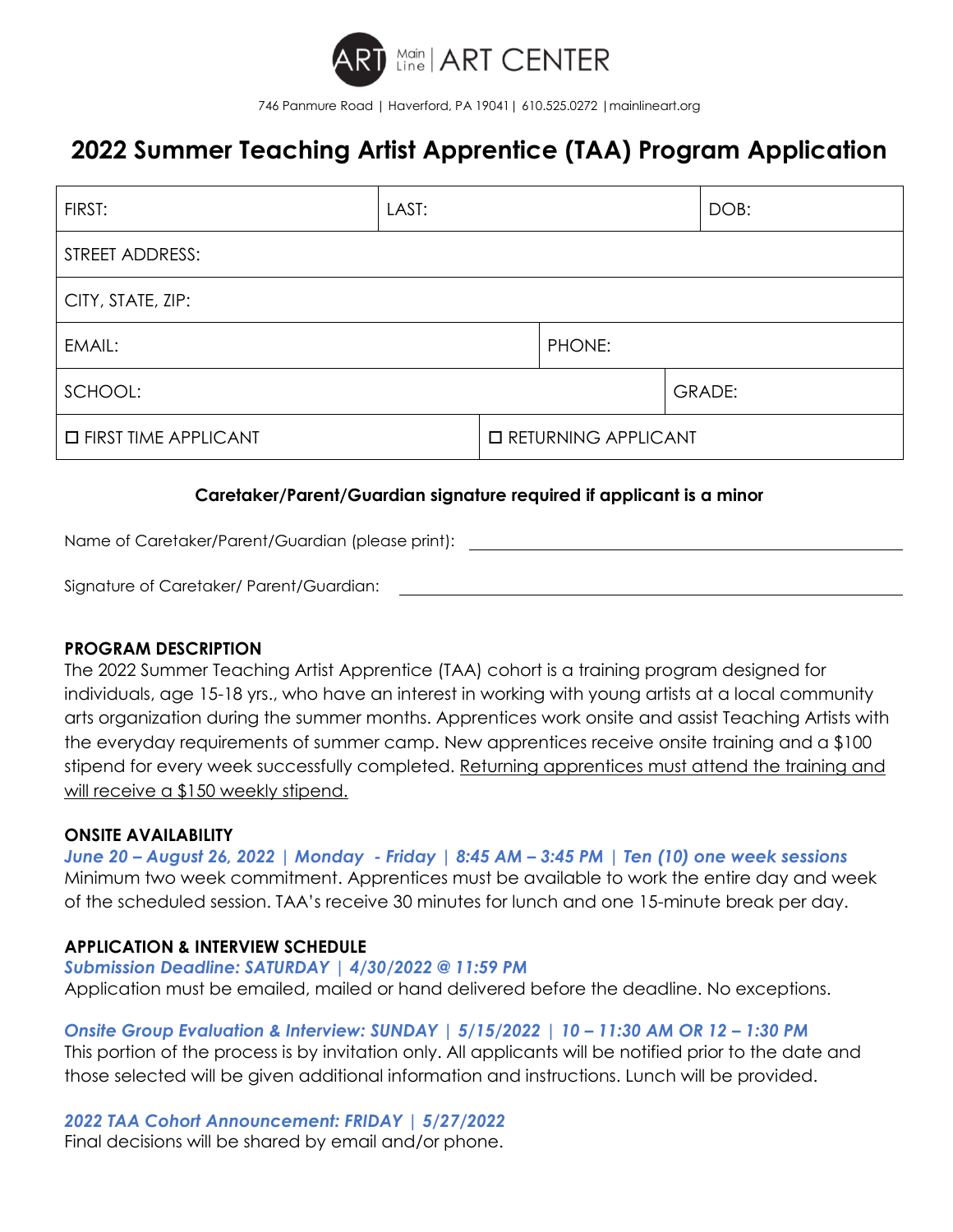

#### 746 Panmure Road | Haverford, PA 19041| 610.525.0272 |mainlineart.org

# **MANDATORY TAA & FIRST AID TRAINING**

*Sunday | 6/12/22 | 10 AM – 2 PM @ Main Line Art Center*

You'll learn more about the Art Center, position responsibilities and expectations, as well as, basic first aid from the Narberth Ambulance. Lunch will be provided.

### *TAA APPRECIATION LUNCHEON & REUNION*

*Friday | 8/26/2022 | 12:00 – 12:30 PM @ Main Line Art Center*

We'll celebrate everyone's hard work and accomplishments on the last day of camp. The entire cohort is encouraged to attend. RSVP required.

# **2022 SUMMER OF COLOR ART CAMP SCHEDULE**

Please check-off the weeks you're available

| ☑ | <b>MANDATORY</b>   Onsite Group Evaluation & Interview   5/15/2022   10:00 AM – 2:00 PM |                                                               |                              |  |  |  |
|---|-----------------------------------------------------------------------------------------|---------------------------------------------------------------|------------------------------|--|--|--|
| ☑ | <b>MANDATORY</b>   Onsite TAA & First Aide Training   $6/12/2022$   10:00 AM - 2:00 PM  |                                                               |                              |  |  |  |
| □ | A: 6/20/2022 - 6/24/2022                                                                | $\Box$ Palette Pals (5-9 yro)<br>$\Box$ Pre Teens (10-12 yro) |                              |  |  |  |
| □ | B: 6/27/2022 - 7/01/2022                                                                | $\Box$ Palette Pals (5-9 yro)                                 | $\Box$ Pre Teens (10-12 yro) |  |  |  |
| □ | C: 7/05/2022 - 7/08/2022 (4 day camp)                                                   | $\Box$ Palette Pals (5-9 yro)<br>$\Box$ Pre Teens (10-12 yro) |                              |  |  |  |
| □ | D: 7/11/2022 - 7/15/2022                                                                | $\Box$ Palette Pals (5-9 yro)                                 | $\Box$ Pre Teens (10-12 yro) |  |  |  |
| □ | E: 7/18/2022 - 7/22/2022                                                                | $\Box$ Palette Pals (5-9 yro)                                 | $\Box$ Pre Teens (10-12 yro) |  |  |  |
| □ | F: 7/25/2022 - 7/29/2022                                                                | $\Box$ Palette Pals (5-9 yro)                                 | $\Box$ Pre Teens (10-12 yro) |  |  |  |
| □ | G: 8/01/2022 - 8/05/2022                                                                | $\Box$ Palette Pals (5-9 yro)                                 | $\Box$ Pre Teens (10-12 yro) |  |  |  |
| □ | H: 8/08/2022 - 8/12/2022                                                                | $\Box$ Palette Pals (5-9 yro)                                 | $\Box$ Pre Teens (10-12 yro) |  |  |  |
| □ | $1: 8/15/2022 - 8/19/2022$                                                              | $\Box$ Palette Pals (5-9 yro)                                 | $\Box$ Pre Teens (10-12 yro) |  |  |  |
| ◻ | $J: 8/22/2022 - 8/26/2022$                                                              | $\Box$ Palette Pals (5-9 yro)                                 | $\Box$ Pre Teens (10-12 yro) |  |  |  |
| □ | <b>RSVP Required</b>   Onsite TAA Appreciation Luncheon   $8/26/2022$   12 – 12:30 PM   |                                                               |                              |  |  |  |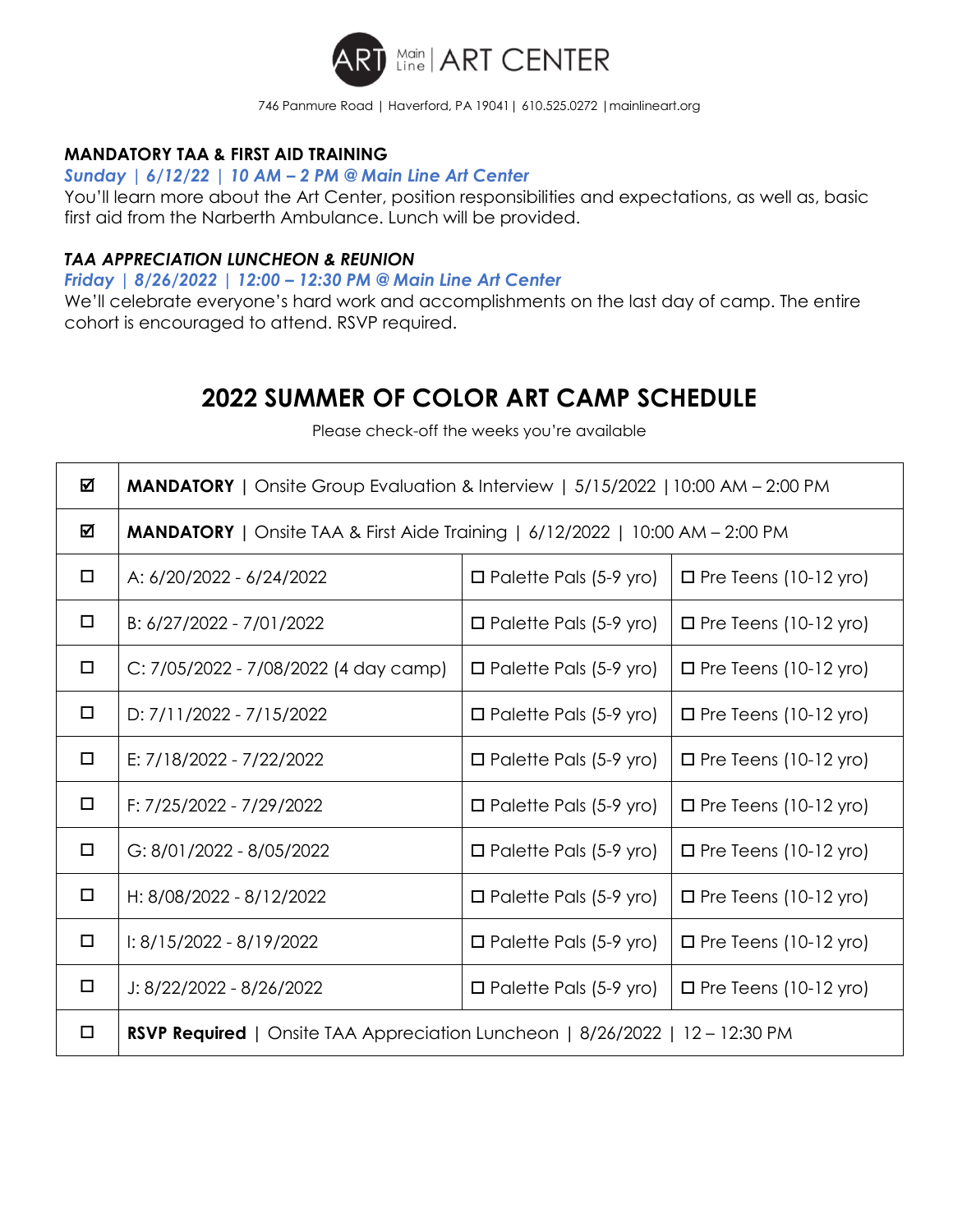

# **INTERESTS & EXPERIENCE**

What age group do you prefer to work with (5-9 yro and/or 10-12 yro) and why:

Share your experience (if any) working with children (i.e. siblings, family members, neighbors, etc.):

Share an occasion where you had to problem solve on the spot, what was the outcome:

If you've ever attended summer camp, what's your favorite memory: